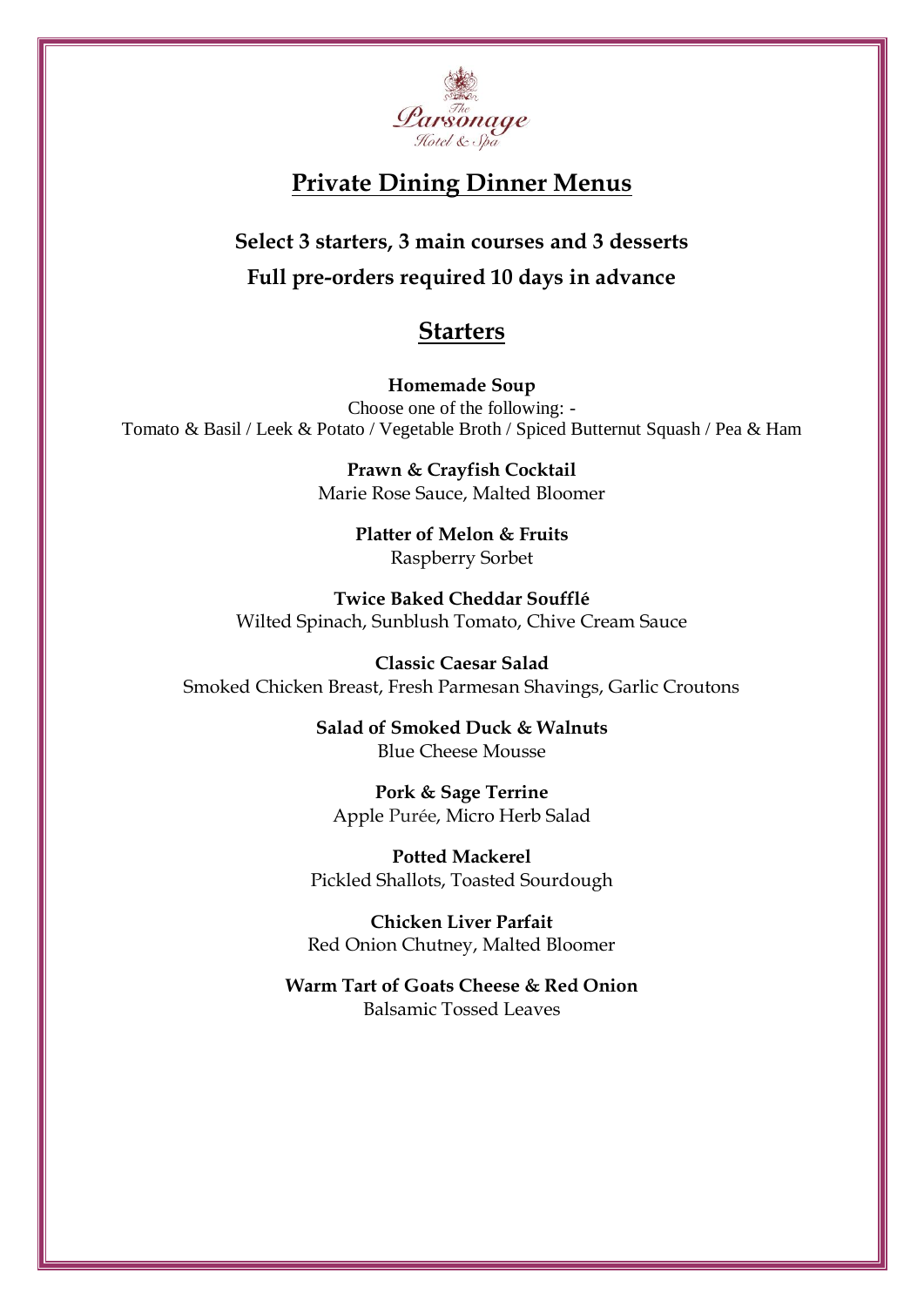

## **Main Course**

**Roast Topside of Beef** Yorkshire Pudding, Horseradish Sauce, Pan Gravy

**Pan Fried Breast of Chicken** Lemon & Courgette Risotto, Wholegrain Mustard Cream Sauce

> **Roast Pork Loin** Sage & Onion Stuffing, Apple Sauce, Crackling

> > **Braised Lamb Shoulder** Rosemary Mashed Potatoes, Mint Jus

> > > **Baked Fillet of Salmon** Saffron Cream Sauce

**Pan Fried Fillet of Seabass** Pesto Tart, Balsamic

**Steamed Smoked Haddock** Leek & Clam Chowder

> **Roast Leg of Lamb** Mint Jus

**Braised Beef Blade** Braising Juices

**Roast Breast of Chicken** Bacon Chipolata, Cranberry & Chestnut Stuffing

**Stack of Goats Cheese & Aubergine** Grilled Asparagus, Chive Cream Sauce

> **Wild Mushroom Risotto** Truffle Oil